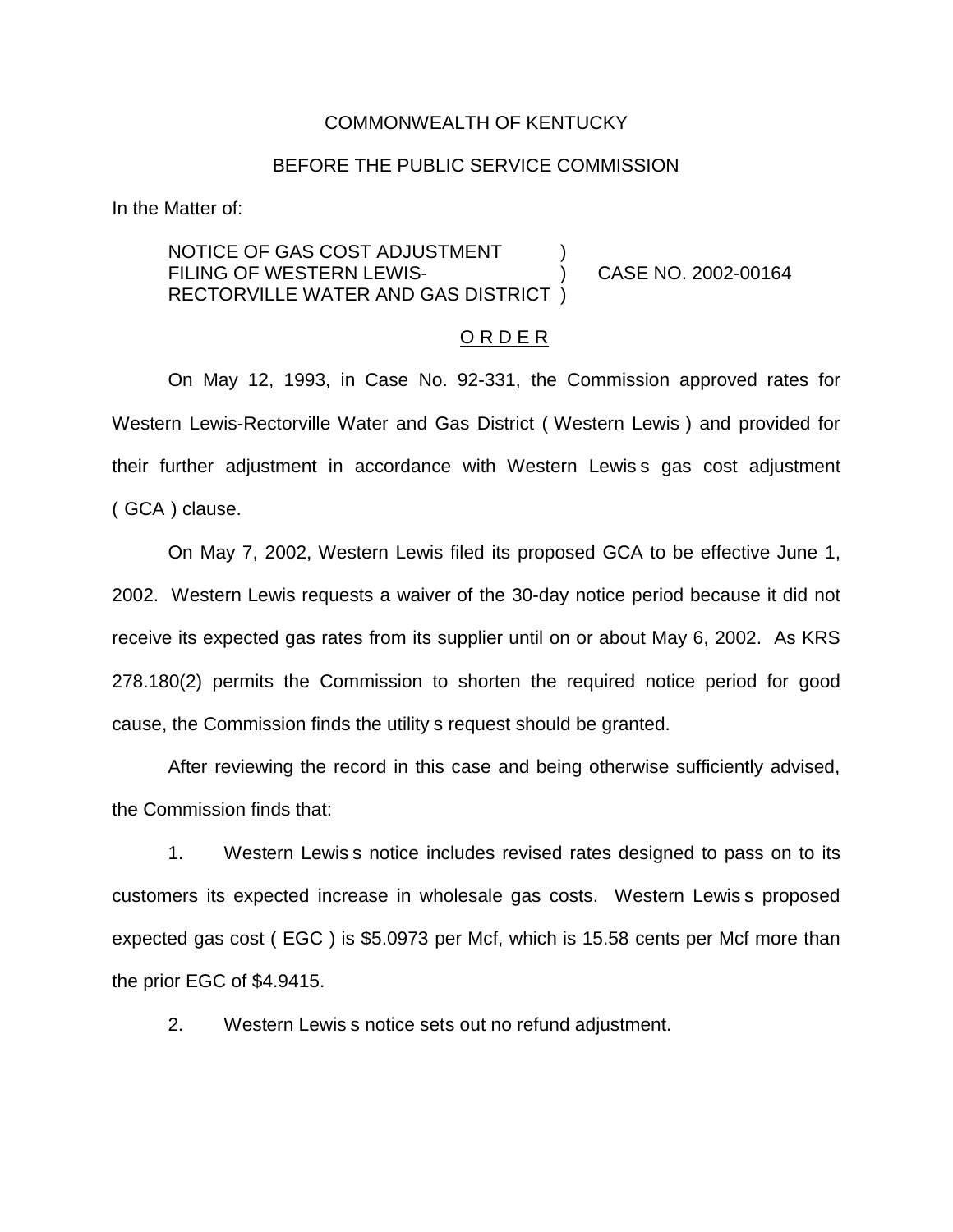3. Western Lewis s notice sets out no current actual adjustment ( AA ). Western Lewis s notice sets out a total AA of (\$1.5021) per Mcf, which represents no change from the previous total AA.

4. Western Lewis s notice sets out no current quarter balance adjustment ( BA ). Western Lewis s notice sets out a total BA of 18.74 cents per Mcf, which represents no change from the previous total BA.

5. These combined adjustments produce a gas cost recovery rate ( GCR ) of \$3.7826 per Mcf, which is 15.58 cents per Mcf more than the previous rate of \$3.6268.

6. The rates in the Appendix to this Order are fair, just, and reasonable, in the public interest, and should be approved for bills rendered by Western Lewis on and after June 1, 2002.

IT IS THEREFORE ORDERED that:

1. The rates in the Appendix to this Order are approved for bills rendered on and after June 1, 2002.

2. Within 20 days of the date of this Order, Western Lewis shall file with this Commission its revised tariffs setting out the rates authorized herein.

Done at Frankfort, Kentucky, this 20<sup>th</sup> day of May, 2002.

By the Commission

ATTEST:

Deputy Executive [